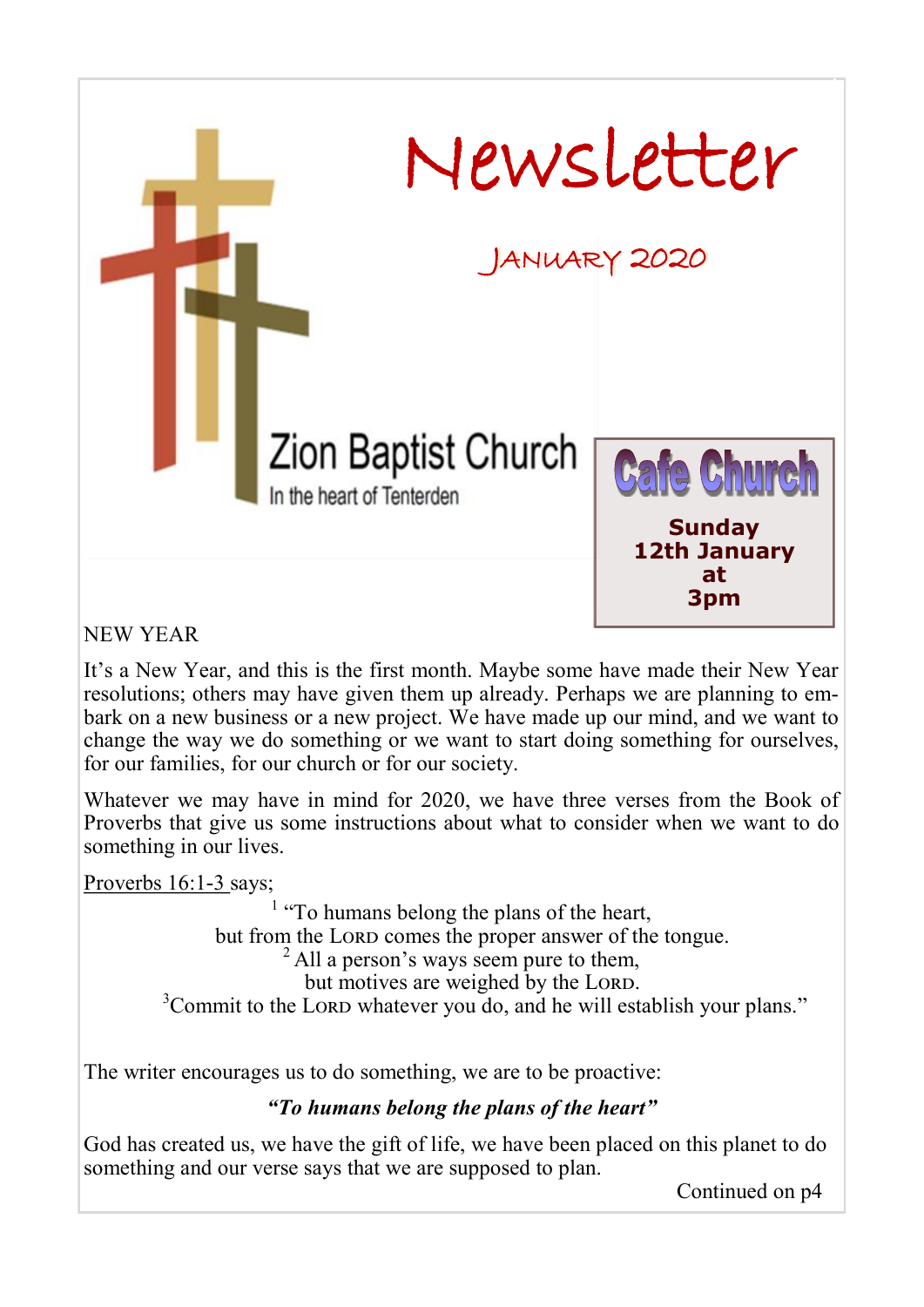# **Church Diary**

Sunday January 5th

10.30am **Morning Service** led by Revd Freddy Farias-Palacios. Including Holy Communion.

Thursday January 9th

7.30pm **Church Monthly Prayer Meeting**

### Sunday January 12th

10.30am **Morning Service** led by Revd Freddy Farias-Palacios.

3pm *Cafe Church Service*

Saturday January 18th

8.30-10.30 **Men's Breakfast** at St Mildred's

### Sunday January 19th

- 10.30am **Morning Service** led by Revd Freddy Farias-Palacios. Including Holy Communion.
- 11.45am *Church Meeting* all welcome, followed by a *Bring and Share Lunch - all welcome!*

### Sunday January 26th

10.30am **Morning Service** led by Revd Freddy Farias Palacios.

### *We meet for prayer:*

*Sundays: 9.45-10.00, before Sunday service*

*Tuesdays: 10-12noon, church open for prayer*

*First Thursday of the month: 7.30pm, Church Monthly Prayer Meeting Note: in January second Thursday!*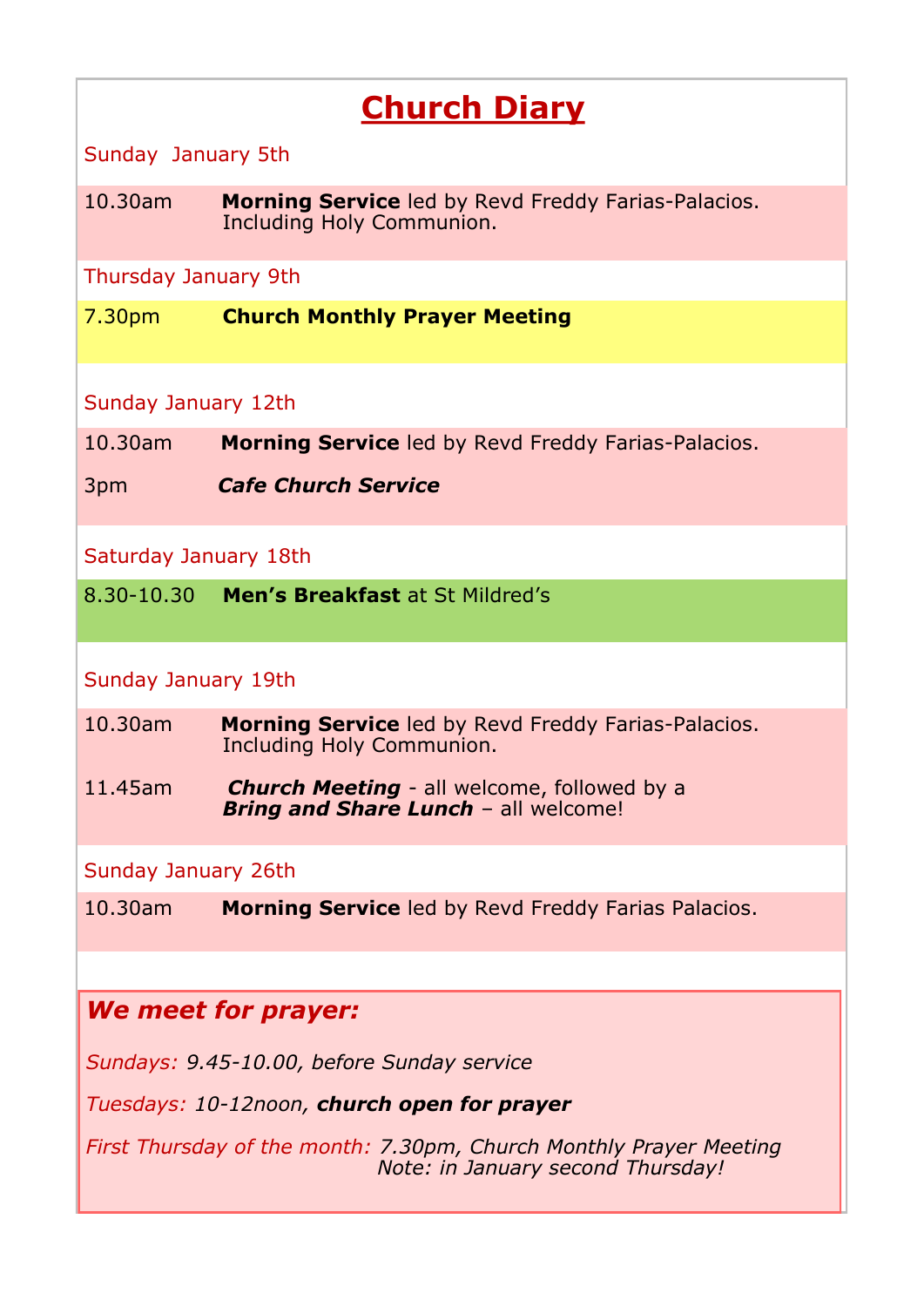# **Youth activities**

Juicy Grapes youth club: 6.30-8.30pm, 1st and 2nd Friday of the month, term time only Rainbow Tots: parent and toddler group, Wednesdays, 9.30-11.30 term time only



## **January Birthdays**

**14th** Mrs Gwen Griffiths **16th** Mrs Mandy Lewis **23rd** Mrs Christine Hendry

> BMS Secretary: Miss Jackie Goodsell

#### Rainbow Tots

Tots Christmas Party was fun-filled: we heard the Christmas story, had a sing song around the tree, made Christmas crowns and ate lots of food. Each child received a sticker book containing the Christmas story.

Our Nativity Service on Sunday 8th Dec was attended by several families from Rainbow Tots. The children enjoyed dressing up and being part of the Christmas story. The service was led thoughtfully by our pastor and we had a wonderful time.

| We welcome a new church member:<br><b>Joan Mason</b>     | <b>Church Monthly Prayer</b> |
|----------------------------------------------------------|------------------------------|
|                                                          | <b>Meeting</b>               |
| "After my husband Tony                                   |                              |
| died in 2018, I was very                                 | Usually held on the first    |
| unwell on my own, until I                                | Thursday of the month,       |
| was invited to go to Zion                                | but this month on 9th of     |
| Baptist Church in Ten-                                   | January at 7.30pm.           |
| terden, to assist Freddy the<br>minister and his wife. I |                              |
| felt the call to go as in my                             | Make prayer a priority in    |
| quiet time, the Lord spoke                               | 2020                         |
| to me, 'go and finish the missionary work you            | "For where two or three      |
| should have taken many years', so here I am.             | gather in my name, there     |
| The people are very friendly and it is good to be        | am I with them."             |
| here.                                                    |                              |
| Yes! I know I am getting on in age, but I feel I         | We listen, we pray, we       |
| am doing something worthwhile, with the rest of          | sing.                        |
| my life."                                                |                              |
| Joan Mason                                               | Please come and join us!     |